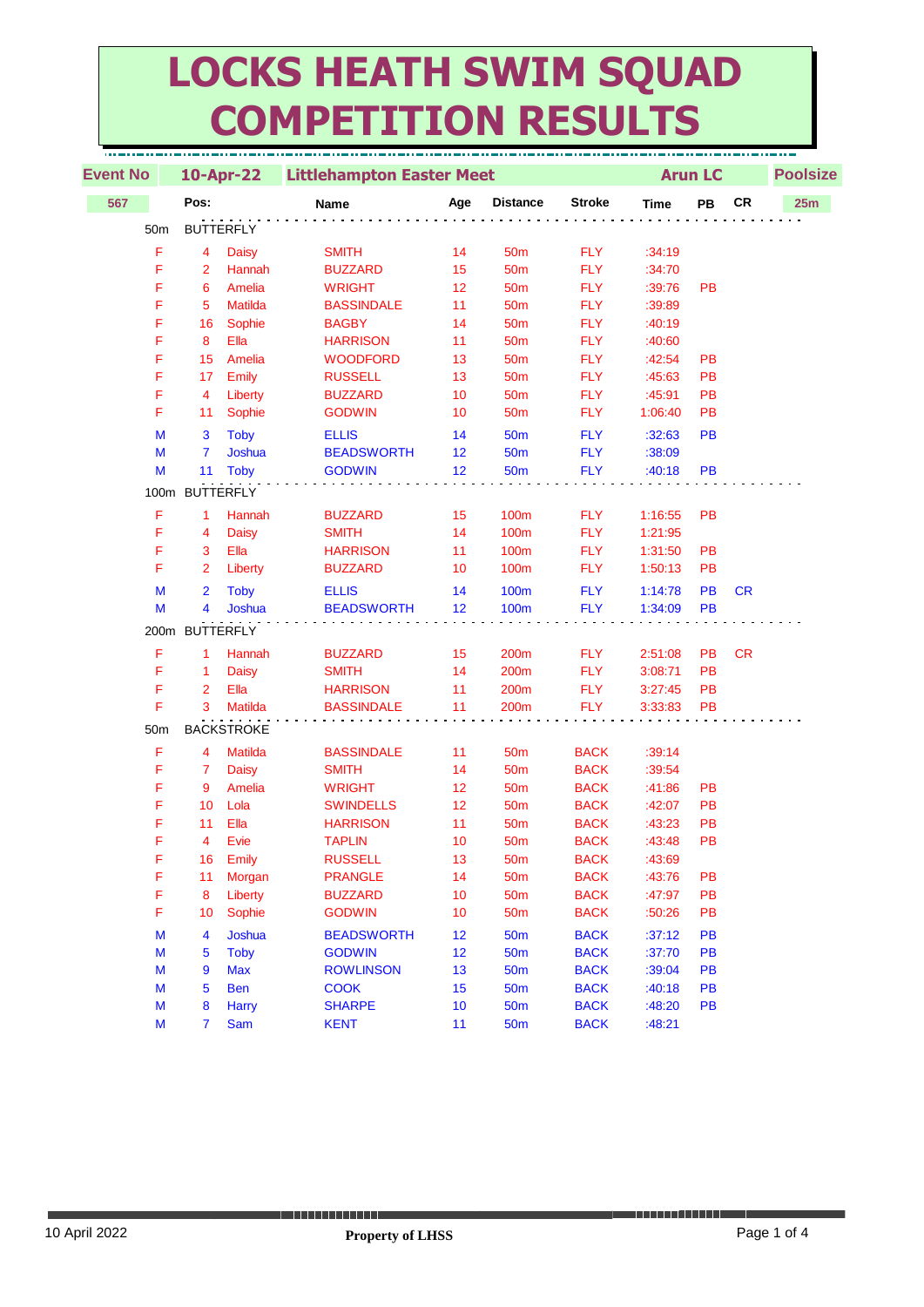| <b>Event No</b> |             |                 |                     | 10-Apr-22 Littlehampton Easter Meet |     |                 |               |             | <b>Arun LC</b> |           | <b>Poolsize</b> |  |
|-----------------|-------------|-----------------|---------------------|-------------------------------------|-----|-----------------|---------------|-------------|----------------|-----------|-----------------|--|
| 567             |             | Pos:            |                     | Name                                | Age | <b>Distance</b> | <b>Stroke</b> | <b>Time</b> | PB             | <b>CR</b> | 25m             |  |
|                 |             |                 | 100m BACKSTROKE     |                                     |     |                 |               |             |                |           |                 |  |
|                 | F           | $6\phantom{1}6$ | <b>Matilda</b>      | <b>BASSINDALE</b>                   | 11  | <b>100m</b>     | <b>BACK</b>   | 1:25:75     |                |           |                 |  |
|                 | F           | 5               | Lola                | <b>SWINDELLS</b>                    | 12  | 100m            | <b>BACK</b>   | 1:28:18     | <b>PB</b>      |           |                 |  |
|                 | F           | $\overline{7}$  | Amelia              | <b>WRIGHT</b>                       | 12  | 100m            | <b>BACK</b>   | 1:30:79     |                |           |                 |  |
|                 | F           | 8               | Ella                | <b>HARRISON</b>                     | 11  | 100m            | <b>BACK</b>   | 1:30:84     |                |           |                 |  |
|                 | F           | 10              | Emily               | <b>RUSSELL</b>                      | 13  | 100m            | <b>BACK</b>   | 1:32:20     | PB             |           |                 |  |
|                 | F           | 10              | Morgan              | <b>PRANGLE</b>                      | 14  | 100m            | <b>BACK</b>   | 1:33:01     | PB             |           |                 |  |
|                 | F           | 5               | Evie                | <b>TAPLIN</b>                       | 10  | 100m            | <b>BACK</b>   | 1:40:75     | PB             |           |                 |  |
|                 | F           | $\overline{7}$  | Liberty             | <b>BUZZARD</b>                      | 10  | 100m            | <b>BACK</b>   | 1:46:17     |                |           |                 |  |
|                 | M           | $\mathbf{1}$    | <b>Toby</b>         | <b>ELLIS</b>                        | 14  | <b>100m</b>     | <b>BACK</b>   | 1:14:68     | PB             |           |                 |  |
|                 | М           | 3               | Joshua              | <b>BEADSWORTH</b>                   | 12  | <b>100m</b>     | <b>BACK</b>   | 1:20:50     | PB             |           |                 |  |
|                 | M           | $\overline{7}$  | <b>Max</b>          | <b>ROWLINSON</b>                    | 13  | 100m            | <b>BACK</b>   | 1:23:43     | PB             |           |                 |  |
|                 | M           | 6               | <b>Toby</b>         | <b>GODWIN</b>                       | 12  | <b>100m</b>     | <b>BACK</b>   | 1:25:28     | PB             |           |                 |  |
|                 | M           | 3               | <b>Sam</b>          | <b>KENT</b>                         | 11  | <b>100m</b>     | <b>BACK</b>   | 1:42:14     | PB             |           |                 |  |
|                 | M           | 5               | Harry               | <b>SHARPE</b>                       | 10  | <b>100m</b>     | <b>BACK</b>   | 1:42:97     | PB             |           |                 |  |
|                 |             |                 | 200m BACKSTROKE     |                                     |     |                 |               |             |                |           |                 |  |
|                 | F           | 3               | <b>Matilda</b>      | <b>BASSINDALE</b>                   | 11  | 200m            | <b>BACK</b>   | 2:56:07     |                |           |                 |  |
|                 | F           |                 | DQ Morgan           | <b>PRANGLE</b>                      | 14  | 200m            | <b>BACK</b>   |             |                |           |                 |  |
|                 |             |                 |                     |                                     |     |                 |               |             |                |           |                 |  |
|                 | 50m         |                 | <b>BREASTSTROKE</b> |                                     |     |                 |               |             |                |           |                 |  |
|                 | F           | $\mathbf{7}$    | Sophie              | <b>BAGBY</b>                        | 14  | 50 <sub>m</sub> | <b>BRS</b>    | :42:14      | PB             |           |                 |  |
|                 | F           | 8               | <b>Daisy</b>        | <b>SMITH</b>                        | 14  | 50 <sub>m</sub> | <b>BRS</b>    | :42:83      |                |           |                 |  |
|                 | F           | 9               | Amelia              | <b>WOODFORD</b>                     | 13  | 50 <sub>m</sub> | <b>BRS</b>    | :48:13      |                |           |                 |  |
|                 | F           | 12              | Lola                | <b>SWINDELLS</b>                    | 12  | 50 <sub>m</sub> | <b>BRS</b>    | :49:18      | PB             |           |                 |  |
|                 | F           | 13              | Amelia              | <b>WRIGHT</b>                       | 12  | 50 <sub>m</sub> | <b>BRS</b>    | :49:76      | PB             |           |                 |  |
|                 | F           | 10              | Amelia              | <b>BAGBY</b>                        | 11  | 50 <sub>m</sub> | <b>BRS</b>    | :52:91      |                |           |                 |  |
|                 | F           | 8               | Evie                | <b>TAPLIN</b>                       | 10  | 50 <sub>m</sub> | <b>BRS</b>    | :55:95      | PB             |           |                 |  |
|                 | F           | 15              | Sophie              | <b>GODWIN</b>                       | 10  | 50 <sub>m</sub> | <b>BRS</b>    | 1:06:41     | PB             |           |                 |  |
|                 | M           | 3               | <b>Finley</b>       | <b>TAPLIN</b>                       | 13  | <b>50m</b>      | <b>BRS</b>    | :38:73      |                |           |                 |  |
|                 | М           | 4               | <b>Toby</b>         | <b>ELLIS</b>                        | 14  | <b>50m</b>      | <b>BRS</b>    | :40:71      | <b>PB</b>      |           |                 |  |
|                 | M           | 4               | <b>Ben</b>          | <b>COOK</b>                         | 15  | <b>50m</b>      | <b>BRS</b>    | :43:13      | PB             | <b>CR</b> |                 |  |
|                 | M           | 6               | <b>Toby</b>         | <b>GODWIN</b>                       | 12  | <b>50m</b>      | <b>BRS</b>    | :44:24      | <b>PB</b>      |           |                 |  |
|                 | M           | 4               | Harry               | <b>SHARPE</b>                       | 10  | <b>50m</b>      | <b>BRS</b>    | :58:70      |                |           |                 |  |
|                 |             |                 | 100m BREASTSTROKE   |                                     |     |                 |               |             |                |           |                 |  |
|                 | F.          |                 | 4 Sophie            | <b>BAGBY</b>                        | 14  | 100m            | <b>BRS</b>    | 1:33:02     | PB             |           |                 |  |
|                 | F           | 6               | Amelia              | <b>WOODFORD</b>                     | 13  | 100m            | <b>BRS</b>    | 1:44:66     | PB             |           |                 |  |
|                 | F           | 12              | Amelia              | <b>WRIGHT</b>                       | 12  | 100m            | <b>BRS</b>    | 1:44:99     | PB             |           |                 |  |
|                 | F           | $\overline{7}$  | Amelia              | <b>BAGBY</b>                        | 11  | 100m            | <b>BRS</b>    | 1:55:07     | PB             |           |                 |  |
|                 | F           | $\overline{7}$  | Evie                | <b>TAPLIN</b>                       | 10  | 100m            | <b>BRS</b>    | 2:06:59     | PB             |           |                 |  |
|                 | F           | 11              | Sophie              | <b>GODWIN</b>                       | 10  | 100m            | <b>BRS</b>    | 2:25:92     | PB             |           |                 |  |
|                 | М           | 4               | <b>Finley</b>       | <b>TAPLIN</b>                       | 13  | <b>100m</b>     | <b>BRS</b>    | 1:27:09     |                |           |                 |  |
|                 | M           | 5               | <b>Toby</b>         | <b>GODWIN</b>                       | 12  | <b>100m</b>     | <b>BRS</b>    | 1:36:74     | PB             |           |                 |  |
|                 | M           | 3               | <b>Ben</b>          | <b>COOK</b>                         | 15  | 100m            | <b>BRS</b>    | 1:37:89     | PB             |           |                 |  |
|                 | М           | 3               | Harry               | <b>SHARPE</b>                       | 10  | 100m            | <b>BRS</b>    | 2:03:17     | <b>PB</b>      |           |                 |  |
|                 |             |                 | 200m BREASTSTROKE   |                                     |     |                 |               |             |                |           |                 |  |
|                 | $\mathbf f$ | 3               | Sophie              | <b>GODWIN</b>                       | 10  | 200m            | <b>BRS</b>    | 4:55:15     | PB             |           |                 |  |
|                 | М           | 3               | <b>Finley</b>       | <b>TAPLIN</b>                       | 13  | 200m            | <b>BRS</b>    | 3:07:85     | <b>PB</b>      |           |                 |  |
|                 | M           | $\overline{7}$  | <b>Toby</b>         | <b>GODWIN</b>                       | 12  | 200m            | <b>BRS</b>    | 3:24:52     |                |           |                 |  |
|                 | M           | 5               | <b>Max</b>          | <b>ROWLINSON</b>                    | 13  | 200m            | <b>BRS</b>    | 3:36:40     | PB             |           |                 |  |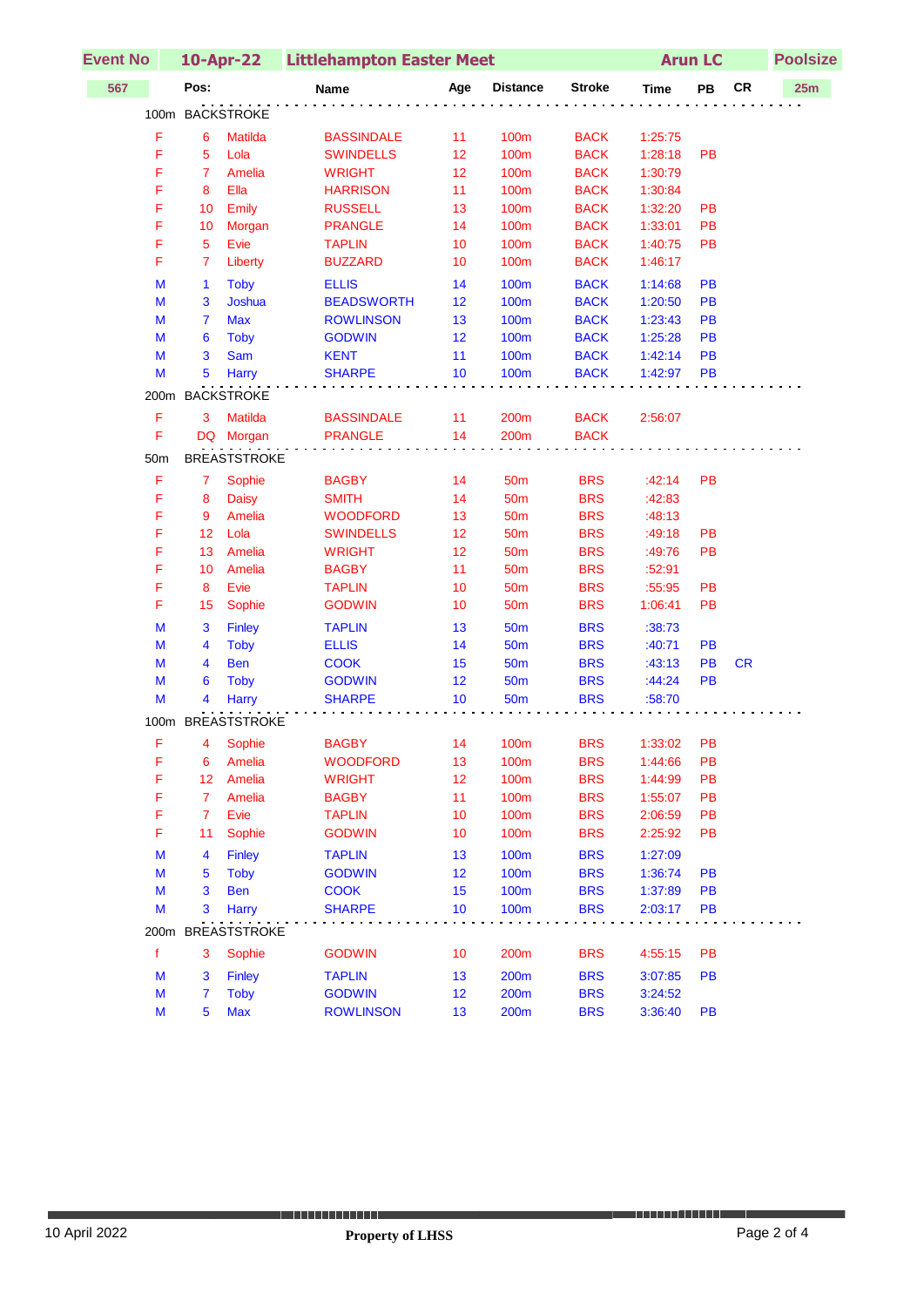| <b>Event No</b> |                |                      | 10-Apr-22 Littlehampton Easter Meet   | <b>Arun LC</b> |                          |                            | <b>Poolsize</b>    |           |           |     |
|-----------------|----------------|----------------------|---------------------------------------|----------------|--------------------------|----------------------------|--------------------|-----------|-----------|-----|
| 567             | Pos:           |                      | Name                                  | Age            | <b>Distance</b>          | <b>Stroke</b>              | <b>Time</b>        | PB        | <b>CR</b> | 25m |
| 50m             | FREESTYLE      |                      |                                       |                |                          |                            |                    |           |           |     |
| F               | 3              | <b>Daisy</b>         | <b>SMITH</b>                          | 14             | 50 <sub>m</sub>          | <b>FREE</b>                | :30:25             |           |           |     |
| F               | 14             | Sophie               | <b>BAGBY</b>                          | 14             | 50 <sub>m</sub>          | <b>FREE</b>                | :32:49             | PB        |           |     |
| F               | 8              | Lola                 | <b>SWINDELLS</b>                      | 12             | <b>50m</b>               | <b>FREE</b>                | :34:36             | PB        |           |     |
| F               | 5              | Ella                 | <b>HARRISON</b>                       | 11             | 50 <sub>m</sub>          | <b>FREE</b>                | :34:85             | PB        |           |     |
| F               | 19             | Emily                | <b>RUSSELL</b>                        | 13             | 50 <sub>m</sub>          | <b>FREE</b>                | :35:84             | <b>PB</b> |           |     |
| F               | 14             | Amelia               | <b>WRIGHT</b>                         | 12             | 50 <sub>m</sub>          | <b>FREE</b>                | :36:44             |           |           |     |
| F               | 20             | Amelia               | <b>WOODFORD</b>                       | 13             | 50 <sub>m</sub>          | <b>FREE</b>                | :38:31             |           |           |     |
| F               | 8              | Liberty              | <b>BUZZARD</b>                        | 10             | 50 <sub>m</sub>          | <b>FREE</b>                | :41:03             | PB        |           |     |
| F               | 22             | Amelia               | <b>BAGBY</b>                          | 11             | 50 <sub>m</sub>          | <b>FREE</b>                | :41:32             |           |           |     |
| F               | 14             | Evie                 | <b>TAPLIN</b>                         | 10             | 50 <sub>m</sub>          | <b>FREE</b>                | :42:77             | <b>PB</b> |           |     |
| M               | 4              | <b>Toby</b>          | <b>ELLIS</b>                          | 14             | <b>50m</b>               | <b>FREE</b>                | :29:74             | PB        |           |     |
| M               | 8              | <b>Ben</b>           | <b>COOK</b>                           | 15             | <b>50m</b>               | <b>FREE</b>                | :31:73             | PB        |           |     |
| M               | $\overline{7}$ | <b>Toby</b>          | <b>GODWIN</b>                         | 12             | 50 <sub>m</sub>          | <b>FREE</b>                | :32:47             | PB        |           |     |
| M<br>M          | 8<br>16        | Joshua<br><b>Max</b> | <b>BEADSWORTH</b><br><b>ROWLINSON</b> | 12<br>13       | <b>50m</b><br><b>50m</b> | <b>FREE</b><br><b>FREE</b> | :32:55<br>:34:03   | PB<br>PB  |           |     |
| M               | 8              | Sam                  | <b>KENT</b>                           | 11             | <b>50m</b>               | <b>FREE</b>                | :37:75             | PB        |           |     |
| M               | 14             | Harry                | <b>SHARPE</b>                         | 10             | <b>50m</b>               | <b>FREE</b>                | :41:49             |           |           |     |
|                 |                |                      |                                       |                |                          |                            |                    |           |           |     |
|                 | 100m FREESTYLE |                      |                                       |                |                          |                            |                    |           |           |     |
| F               | 3              | Daisy                | <b>SMITH</b>                          | 14             | 100m                     | <b>FREE</b>                | 1:06:91            |           |           |     |
| F               | 4              | <b>Matilda</b>       | <b>BASSINDALE</b>                     | 11             | <b>100m</b>              | <b>FREE</b>                | 1:16:85            | PB        |           |     |
| F<br>F          | 5              | Ella                 | <b>HARRISON</b>                       | 11             | 100m                     | <b>FREE</b>                | 1:17:50            | PB        |           |     |
| F               | 11<br>11       | Amelia<br>Emily      | <b>WRIGHT</b><br><b>RUSSELL</b>       | 12<br>13       | 100m<br>100m             | <b>FREE</b><br><b>FREE</b> | 1:18:46<br>1:19:63 | PB<br>PB  |           |     |
| F               | 12             | Lola                 | <b>SWINDELLS</b>                      | 12             | 100m                     | <b>FREE</b>                | 1:22:03            | PB        |           |     |
| F               | 15             | Amelia               | <b>WOODFORD</b>                       | 13             | <b>100m</b>              | <b>FREE</b>                | 1:22:98            |           |           |     |
| F               | 6              | Liberty              | <b>BUZZARD</b>                        | 10             | <b>100m</b>              | <b>FREE</b>                | 1:34:05            | PB        |           |     |
| F               | 19             | Amelia               | <b>BAGBY</b>                          | 11             | 100m                     | <b>FREE</b>                | 1:36:43            | PB        |           |     |
| F               | 8              | Evie                 | <b>TAPLIN</b>                         | 10             | 100m                     | <b>FREE</b>                | 1:39:37            | PB        |           |     |
| F               | 12             | Sophie               | <b>GODWIN</b>                         | 10             | 100m                     | <b>FREE</b>                | 1:53:64            | PB        |           |     |
| M               | 4              | <b>Toby</b>          | <b>ELLIS</b>                          | 14             | 100m                     | <b>FREE</b>                | 1:05:08            | PB        |           |     |
| M               | $\overline{7}$ | <b>Ben</b>           | <b>COOK</b>                           | 15             | <b>100m</b>              | <b>FREE</b>                | 1:08:96            | PB        |           |     |
| M               | $\overline{7}$ | Joshua               | <b>BEADSWORTH</b>                     | 12             | <b>100m</b>              | <b>FREE</b>                | 1:11:57            | PB        |           |     |
| M               | 11             | <b>Max</b>           | <b>ROWLINSON</b>                      | 13             | 100m                     | <b>FREE</b>                | 1:13:66            | <b>PB</b> |           |     |
| M               | $11 -$         | Toby                 | <b>GODWIN</b>                         | 12             | <b>100m</b>              | <b>FREE</b>                | 1:15:12            |           |           |     |
| M               | 7              | Sam                  | <b>KENT</b>                           | 11             | 100m                     | <b>FREE</b>                | 1:24:86            | <b>PB</b> |           |     |
| M               | 9              | Harry                | <b>SHARPE</b>                         | 10             | 100m                     | <b>FREE</b>                | 1:30:18            | <b>PB</b> |           |     |
|                 | 200m FREESTYLE |                      |                                       |                |                          |                            |                    |           |           |     |
| F               | $\overline{2}$ | <b>Daisy</b>         | <b>SMITH</b>                          | 14             | 200m                     | <b>FREE</b>                | 2:27:31            |           |           |     |
| F               | $\overline{5}$ | Sophie               | <b>BAGBY</b>                          | 14             | 200m                     | <b>FREE</b>                | 2:38:50            | PB        |           |     |
| F               | $\overline{2}$ | Matilda              | <b>BASSINDALE</b>                     | 11             | 200m                     | <b>FREE</b>                | 2:43:17            | PB        |           |     |
| F               | $\mathbf 3$    | Ella                 | <b>HARRISON</b>                       | 11             | 200m                     | <b>FREE</b>                | 2:44:16            | PB        |           |     |
| F               | $\overline{7}$ | Amelia               | <b>WRIGHT</b>                         | 12             | 200m                     | <b>FREE</b>                | 2:45:21            | PB        |           |     |
| F               | DQ             | Emily                | <b>RUSSELL</b>                        | 13             | 200m                     | <b>FREE</b>                |                    |           |           |     |
| M               | 4              | <b>Finley</b>        | <b>TAPLIN</b>                         | 13             | 200m                     | <b>FREE</b>                | 2:26:56            | <b>PB</b> |           |     |
| M               | 4              | <b>Ben</b>           | <b>COOK</b>                           | 15             | 200m                     | <b>FREE</b>                | 2:32:31            | <b>PB</b> |           |     |
| M               | 4              | Joshua               | <b>BEADSWORTH</b>                     | 12             | 200m                     | <b>FREE</b>                | 2:39:44            |           |           |     |
| M               | 5              | <b>Toby</b>          | <b>GODWIN</b>                         | 12             | 200m                     | <b>FREE</b>                | 2:43:11            | <b>PB</b> |           |     |
| 200m            |                | INDIVIDUAL MEDLEY    |                                       |                |                          |                            |                    |           |           |     |
| F               | 2              | Hannah               | <b>BUZZARD</b>                        | 15             | 200m                     | IM                         | 2:55:80            |           |           |     |
| F               | 6              | Sophie               | <b>BAGBY</b>                          | 14             | 200m                     | IM                         | 3:03:24            | PB        |           |     |
| F               | 6              | Amelia               | <b>WRIGHT</b>                         | 12             | 200m                     | IM                         | 3:11:66            | PB        |           |     |
| F               | 5              | Ella                 | <b>HARRISON</b>                       | 11             | 200m                     | IM                         | 3:15:98            | PB        |           |     |
| F               | 6              | <b>Matilda</b>       | <b>BASSINDALE</b>                     | 11             | 200m                     | IM                         | 3:19:50            |           |           |     |
| F               | $\overline{7}$ | Lola                 | <b>SWINDELLS</b>                      | 12             | 200m                     | IM                         | 3:20:52            | <b>PB</b> |           |     |
| F               | $\overline{7}$ | Sophie               | <b>GODWIN</b>                         | 10             | 200m                     | IM                         | 4:26:10            |           |           |     |
| M               | 4              | <b>Toby</b>          | <b>GODWIN</b>                         | 12             | 200m                     | IM                         | 2:57:15            | <b>PB</b> |           |     |